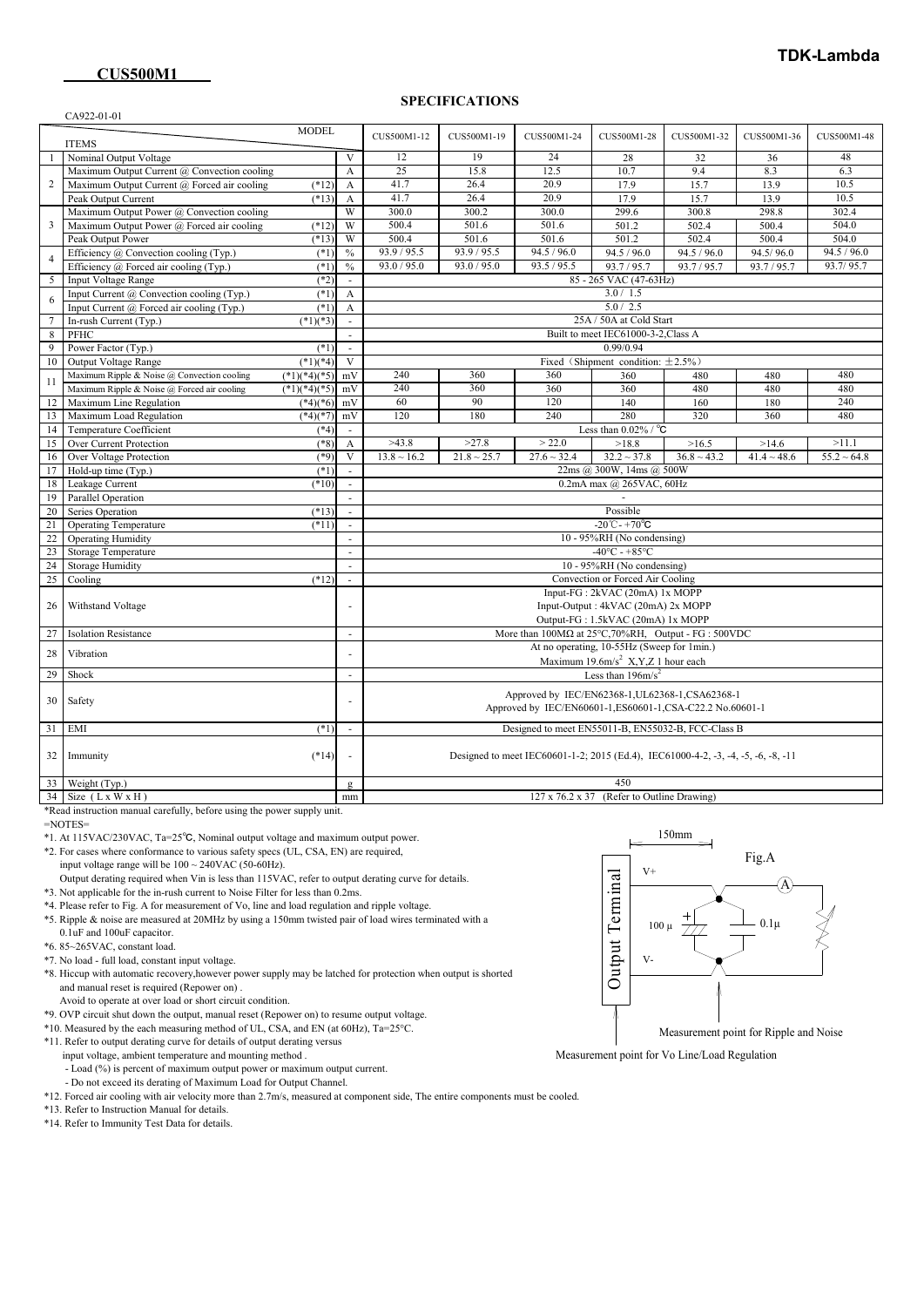CA922-01-02

## **OUTPUT DERATING VERSUS OPERATING AMBIENT TEMPERATURE (Ta)**

# **1. CONVECTION COOLING @ UNIVERSAL INPUT (85-265Vac)**

CONDITION : Output derating versus input voltage should be considered. Please refer to the output derating versus input voltage curve for detail.

#### MODEL: CUS500M1-12/19/24/28/32/36/48

| Ta $(^{\circ}C)$ | Mounting A B C E                             | Mounting D |  |  |
|------------------|----------------------------------------------|------------|--|--|
|                  | LOAD (%)                                     | LOAD (%)   |  |  |
| $-20 - +35$      |                                              |            |  |  |
|                  | ۱۵۵<br>,,,,,,,,,,,,,,,,,,,,,,,,,,,,,,,,,,,,, |            |  |  |
|                  | 83.3                                         | 74.3       |  |  |
|                  | 66 7                                         | 57.1       |  |  |
|                  |                                              |            |  |  |

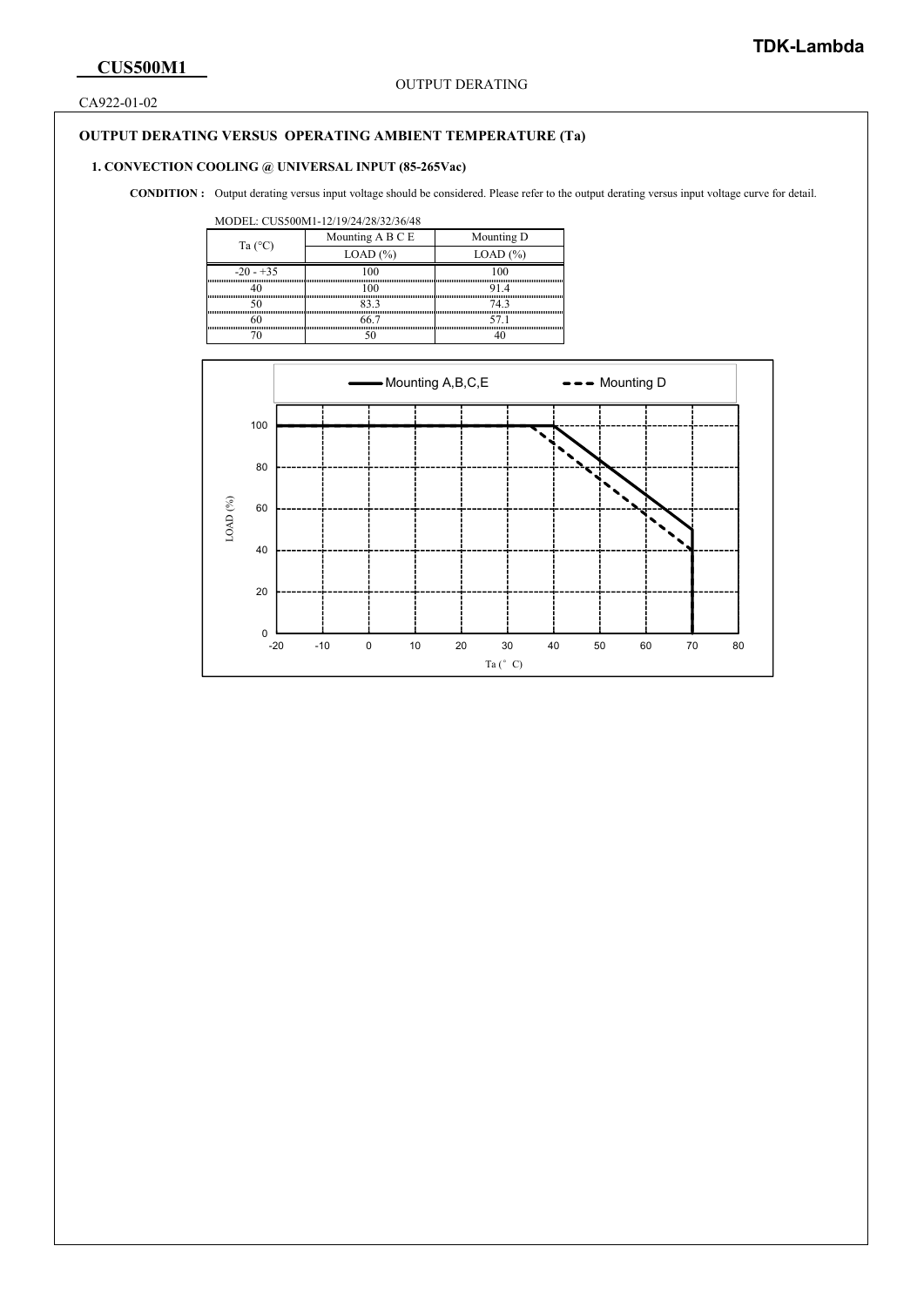CA922-01-03

## **OUTPUT DERATING VERSUS OPERATING AMBIENT TEMPERATURE (Ta)**

# **2. FORCED AIR COOLING @ UNIVERSAL INPUT (85-265Vac)**

 Forced air cooling with air velocity more than 2.7m/s, measured at component side, The entire components must be cooled. **CONDITION:** Output derating versus input voltage should be considered. Please refer to the output derating versus input voltage curve for detail.

MODEL: CUS500M1-19/24/28/32/36/48

| Ta $(^{\circ}C)$ | Direction A D | Direction B | Direction C |
|------------------|---------------|-------------|-------------|
|                  | LOAD (%)      | LOAD (%)    | LOAD (%)    |
| $-20 - +45$      | oc            |             |             |
|                  |               |             |             |
|                  |               |             |             |
|                  |               |             |             |



| <b>MODEL: CUS500M1-12</b> |              |                                                                                                                                                                                                                           |                |             |  |  |
|---------------------------|--------------|---------------------------------------------------------------------------------------------------------------------------------------------------------------------------------------------------------------------------|----------------|-------------|--|--|
| Ta $(^{\circ}C)$          | Direction A  | Direction B                                                                                                                                                                                                               |                | Direction D |  |  |
|                           | $LOAD (\% )$ | LOAD $(\% )$                                                                                                                                                                                                              | $LOAD$ $(\% )$ | LOAD (%)    |  |  |
| $-20 - 30$                |              |                                                                                                                                                                                                                           |                |             |  |  |
|                           |              |                                                                                                                                                                                                                           |                |             |  |  |
|                           |              |                                                                                                                                                                                                                           |                |             |  |  |
|                           |              |                                                                                                                                                                                                                           |                |             |  |  |
|                           |              | hood and a second and an anti-and and an anti-and and an and an and an and an and an and an and an and an and an and an anomal and an anomal and an anomal and an anomal and an anomal and an anomal and an anomal and an |                |             |  |  |
|                           |              |                                                                                                                                                                                                                           |                |             |  |  |